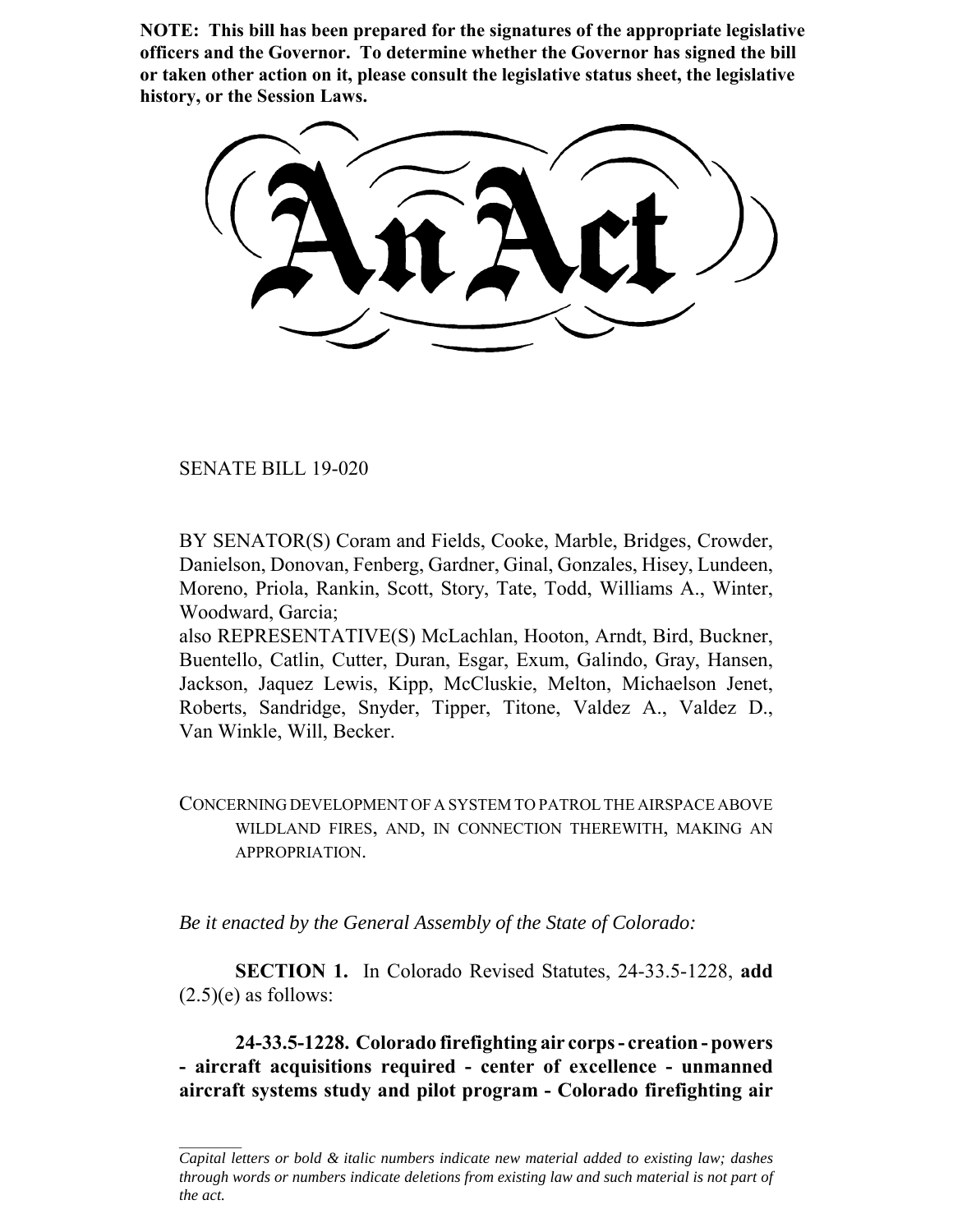**corps fund - creation - report - rules.** (2.5) (e) SUBJECT TO AVAILABLE APPROPRIATIONS, THE CENTER OF EXCELLENCE SHALL STUDY AND, IF FEASIBLE, IMPLEMENT A SYSTEM TO PATROL THE AIRSPACE ABOVE A WILDLAND FIRE. THE PATROL SYSTEM MUST BE CAPABLE OF DETERMINING WHETHER THE AIRSPACE ABOVE WILDLAND FIRES IS CLEAR OF OBSTACLES, INCLUDING PRIVATE UNMANNED AIRCRAFT SYSTEMS, THAT MAY INTERFERE WITH AERIAL FIREFIGHTING.

**SECTION 2. Appropriation.** For the 2019-20 state fiscal year, \$350,000 is appropriated to the department of public safety for use by the division of fire prevention and control. This appropriation is from the general fund. To implement this act, the division may use this appropriation for wildland fire management services.

**SECTION 3. Act subject to petition - effective date.** This act takes effect at 12:01 a.m. on the day following the expiration of the ninety-day period after final adjournment of the general assembly (August 2, 2019, if adjournment sine die is on May 3, 2019); except that, if a referendum petition is filed pursuant to section 1 (3) of article V of the state constitution against this act or an item, section, or part of this act within such period, then the act, item, section, or part will not take effect unless